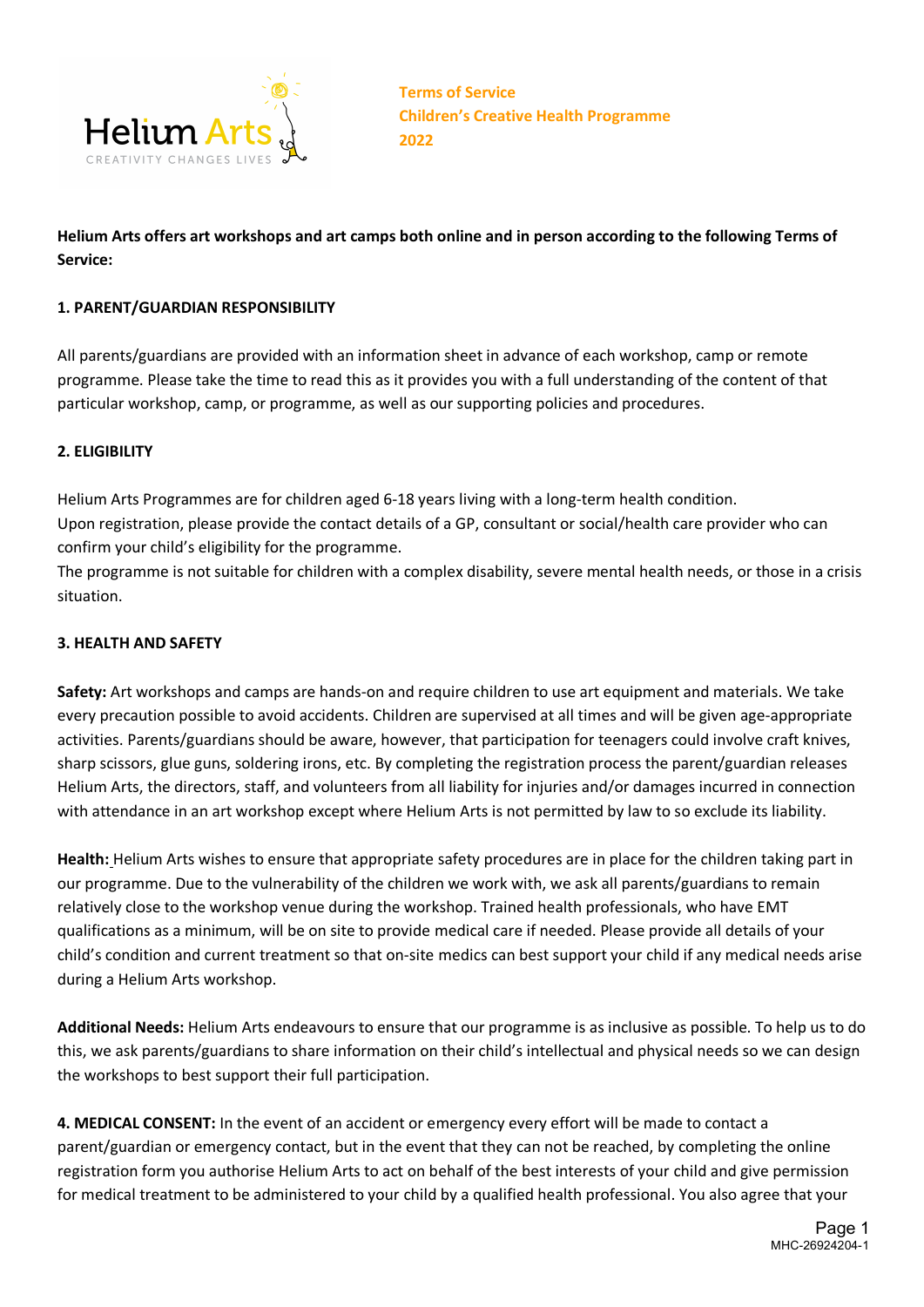contact information and details about your child's condition, medication and current treatment can be shared with health professionals.

**5. ATTIRE:** Workshop participants are asked to come dressed for mess!

**6. SANITATION:** Helium Arts staff ensure proper hand washing after using the bathroom, sneezing and coughing and we ask you to encourage your child to do the same. Handwashing is the single most important activity that can be done to prevent illnesses.

**7. SCHEDULING:** Helium Arts reserves the right to cancel camps or classes. Every effort will be made to inform you as far as possible in advance.

**8. ALLERGIES AND DIETARY RESTRICTIONS:** It is your responsibility to inform Helium Arts of any allergies or dietary restrictions your child has. This information should be filled in on the online registration form.

**9. CANCELLATIONS:** Workshop bookings are taken on a first come, first served basis. We ask that you notify Helium Arts as soon as possible if your child is not able to attend.

**10. DROP OFF AND PICK UP TIMES:** These must be strictly adhered to. Helium Arts only takes responsibility for children from the time of arrival at the workshop venue to the time of departure from the workshop. You are responsible for your child during his/her travel to and from the workshop venue.

**11. PHOTO/VIDEO OR OTHER RECORDING CONSENT:** Helium Arts does not take and display or otherwise use identifiable photos or videos of children without written consent from a parent/guardian. You will be asked to sign a separate Media Consent form for this purpose, which is optional. Otherwise, Helium Arts artists photograph artwork and process only (e.g. hands drawing) - not children's faces.

**12. IMAGES OF CHILDREN'S ARTWORK:** Parents/guardians give permission for Helium Arts to use and display the artwork children create in the following ways:

- share (publish) images of the artwork online for promotional and awareness-building purposes.
- share and reproduce images of the artwork in reports for funders and other stakeholders for advocacy purposes.
- showcase the artwork in exhibitions or showcases, sharing the work publicly as part of our annual collaborative art production.
- in relation to the remote programme, the artwork may be shared with other participants online and through the post to facilitate the art-making process.

Helium Arts will give you the option of using your child's first name and age with the artwork during our annual exhibition and showcase, through a separate consent process.

**13. DATA PROTECTION:** You understand and agree that any personal data relating to you and your child collected by Helium Arts in connection with the programme (including the workshops) will be processed as described in Helium Arts Data Protection Policy.

## **14. REMOTE PROGRAMME**

**Parent/guardian Responsibility:** You must take full responsibility for your child during their participation in the Remote Creative Health Programme, during offline art-making activities and during any online activity, including the use of any online platforms or apps. You should remain in close proximity to your child if they are online during the programme to ensure their safety.